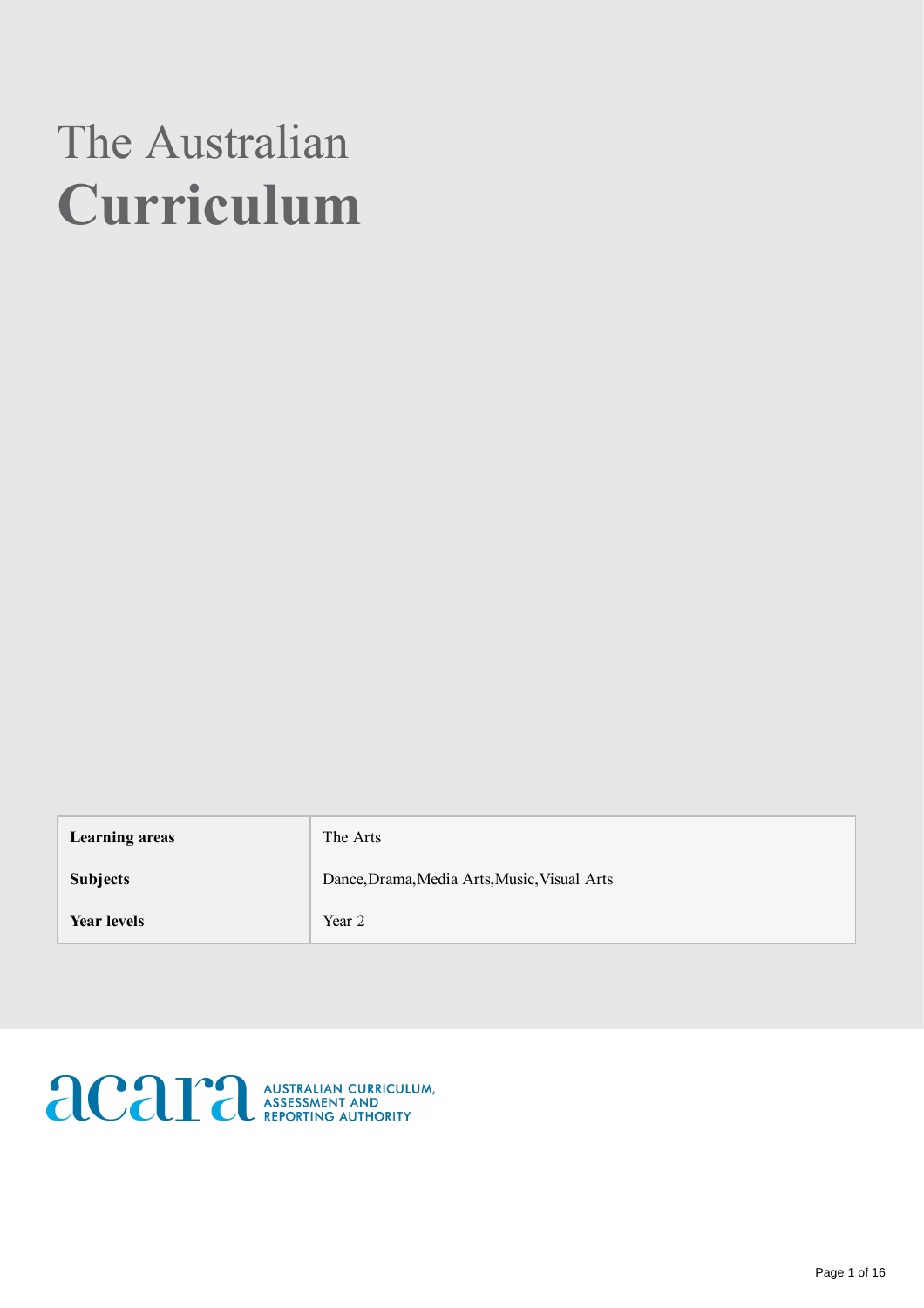Explore, improvise and organise ideas to make dance sequences using the elements of dance  $(ACADAM001 - ScoreE)$ 

黒 C.

### Elaborations

exploring fundamental movements safely to improvise dance ideas, for example, running in a race, jumping like a frog, stomping like a giant, rolling like a log, falling like an autumn leaf, floating like a cloud, gliding like a bird

開  $\mathbb{C}$  $\mathcal{L}_{\mathcal{L}}$ 

Considering viewpoints – forms and elements: For example – Which levels are you using in your dance? What sort of movements did the dancers perform? What are they wearing? What kind of music are they dancing to?

### C.

exploring movement possibilities in response to a stimulus, such as imagery, music and shared stories

目 22  $\mathbf{C}$ 

experimenting with the elements of space, time, dynamics and relationships through movement, for example, considering levels, tempo and dynamics



taking photos or videoing dance sequences to view and extend their dance ideas



Use fundamental movement skills to develop technical skills when practising dance sequences  $(ACADAM002 - ScoreE)$ 

### **Elaborations**

practising and responding to a range of fundamental movements to music, for example, walking, running, marching, galloping, skipping, crawling (locomotor); bending, stretching, twisting, turning (nonlocomotor)



practising fundamental movements to begin to develop technical skills of body control, posture, strength, balance and coordination, and responding to teacher's feedback

#### 駻 <u>М.</u>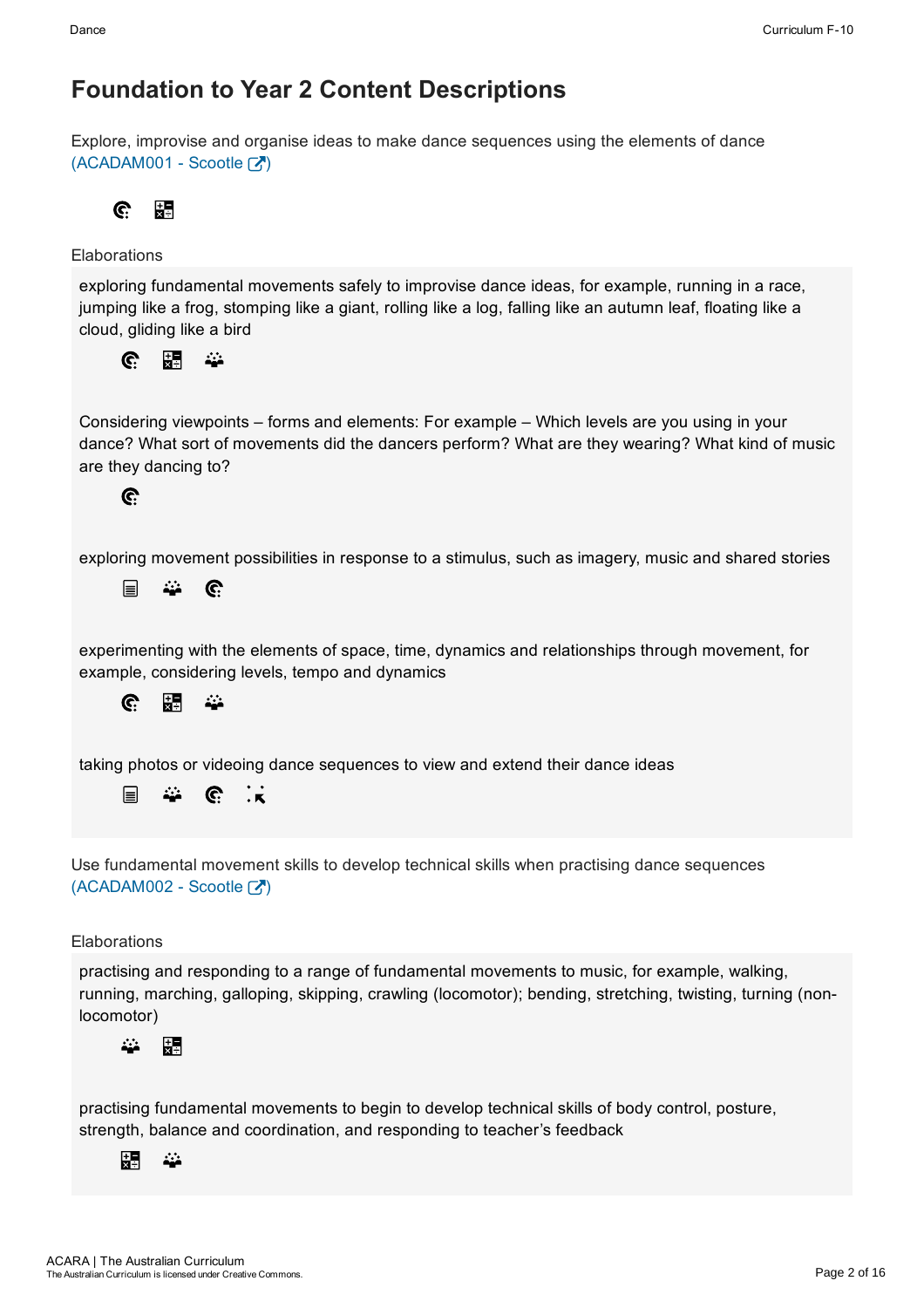Considering viewpoints – meanings and interpretations: For example – How are you communicating the ideas or intention in this dance? forms and elements: Which levels are you using in your dance?

### $\mathbf{C}$

developing awareness of and taking responsibility for safe dance practices, for example, being aware of self and others in the dance space, moving with care, respecting others dancing in the space; awareness of the boundaries of the dance space; awareness of their bodies' needs, for example, getting a drink after dance activities for hydration



recognising and accepting a teacher's or classmates' constructive feedback

#### 22 目  $\mathbf{C}$

Present dance that communicates ideas to an audience, including dance used by cultural groups in the community (ACADAM003 - Scootle  $\boxed{3}$ )

## $c_{\mathbf{a}}$

### **Elaborations**

presenting a learned sequence of movements or performing simple dances, individually or as a group, to classmates, teachers and parents



expressing ideas to an audience through movement, for example, showing contrasting dynamics by stamping heavily and tip-toeing lightly, or using movement qualities such as slow controlled sinking to the floor to express melting ice and sharp jerky movement to express a robot

### $\ddot{\phantom{a}}$

Considering viewpoints – meanings and interpretations: For example – What did this dance make you think about? Did the dance movements remind you of anything? How are you communicating the ideas or intention in this dance?

### C.

exploring the movements in dances with representatives of the Aboriginal and Torres Strait Islander community, for example, creating movements that represent animals from their region

 $c_{\mathbf{5}}$ 22 L C.  $\mu$ 

using expressive skills to engage the audience, for example, looking out to audience and using facial expression

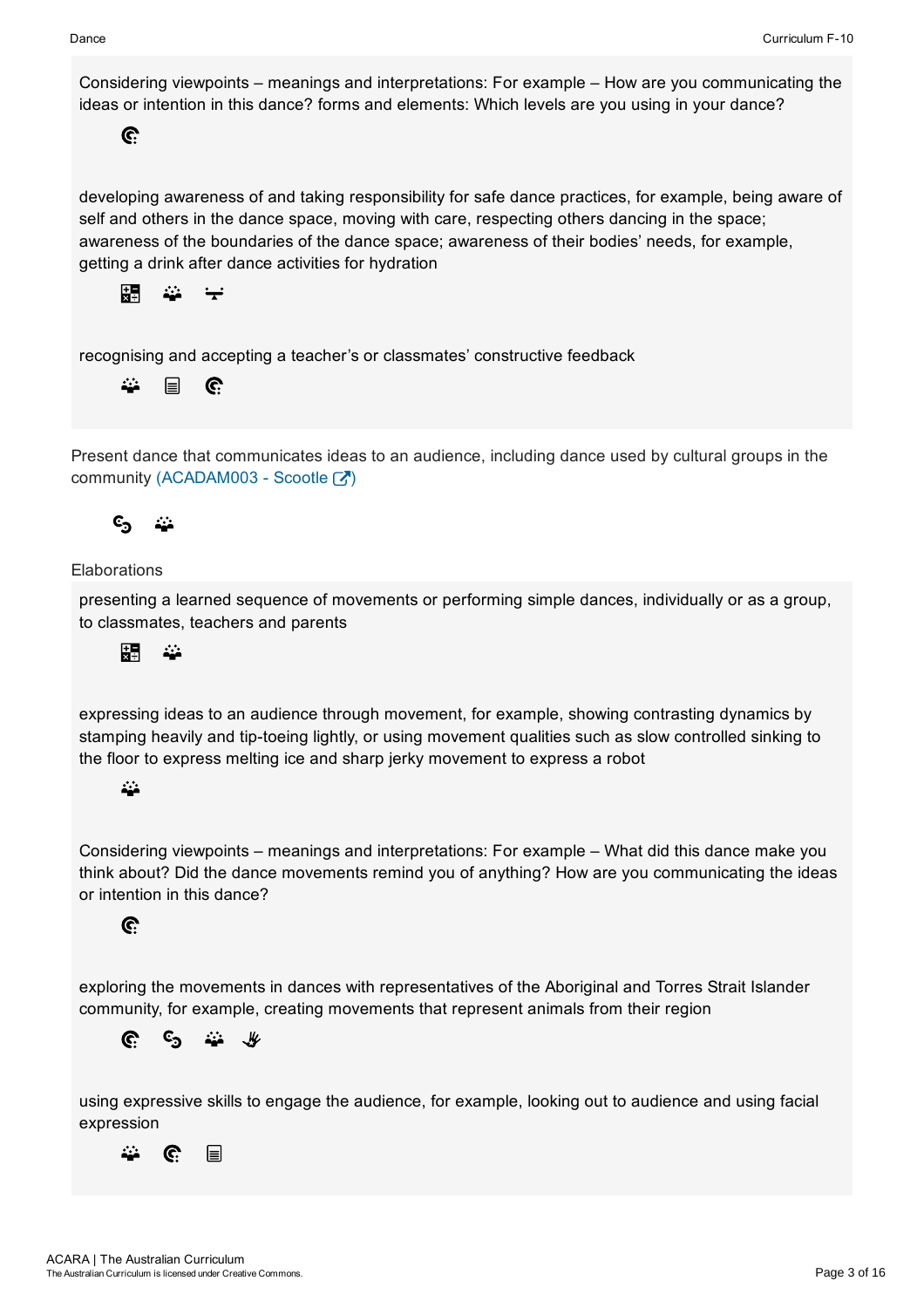presenting their dance in a digital format

44  $\mathbf{\widehat{C}}$  $\ddot{\cdot}$ 目

Respond to dance and consider where and why people dance, starting with dances from Australia including dances of Aboriginal and Torres Strait Islander Peoples (ACADAR004 - Scootle  $\begin{bmatrix} \nearrow \\ \nearrow \end{bmatrix}$ )



### **Elaborations**

identifying where they might experience dance in their lives and communities, for example, considering how dance sustains and communicates cultural knowledge



Considering viewpoints – evaluations: For example – Why are these people dancing? Where are they dancing? Where is this dance from?

recognising that dance can show that people have different feelings about the world based on their experiences of the environment and other people



exploring and responding to dances they make and view, for example, considering what the dance made them think about or how the dance made them feel



recognising patterns of movement in dances they make, perform and view using their own words and learnt dance terminology

 $\mathcal{L}$ 疆 目 C.

Considering viewpoints – What sort of movements did the dancers perform? What are they wearing? What kind of music are they dancing to?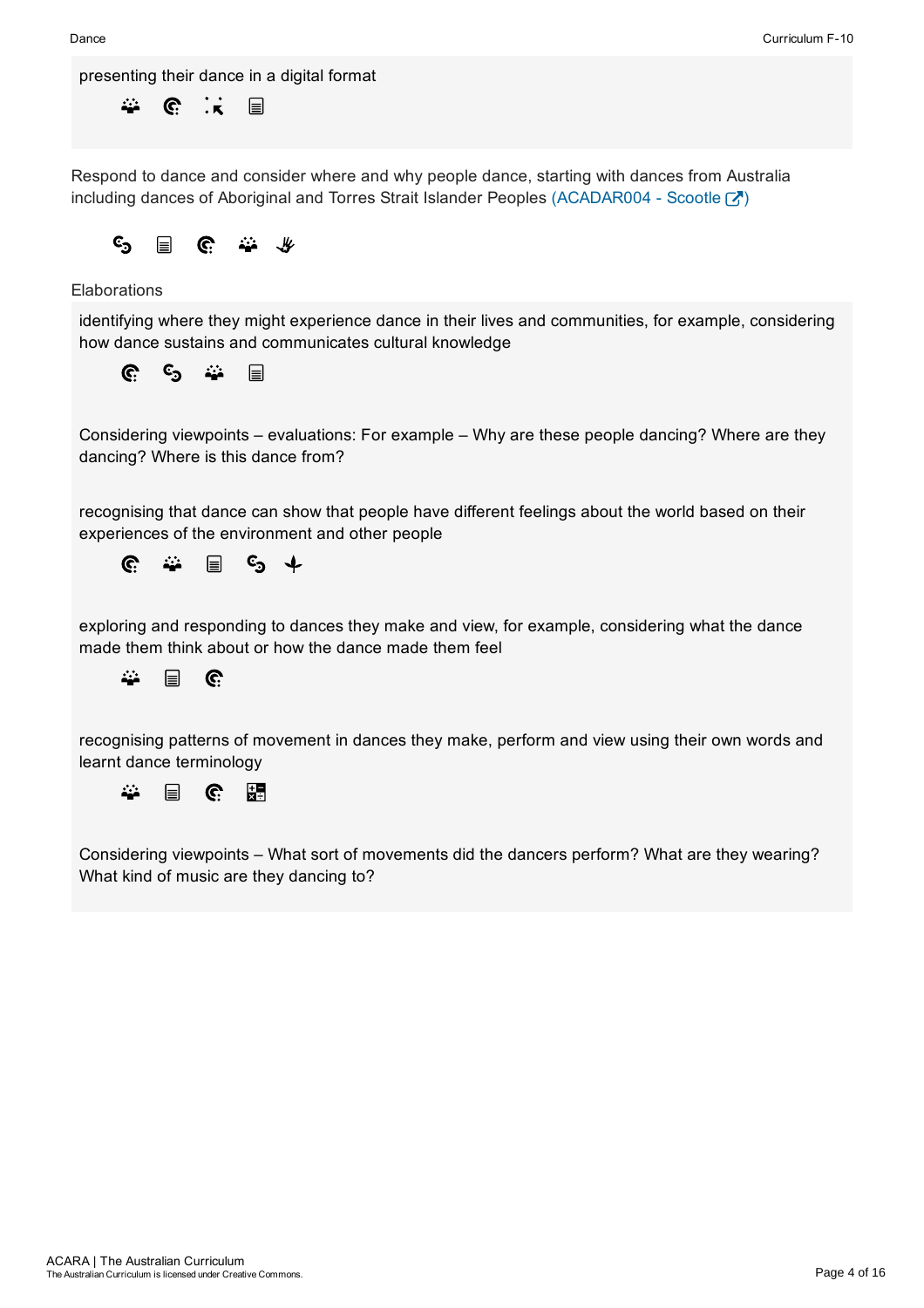Explore role and dramatic action in dramatic play, improvisation and process drama (ACADRM027 Scootle  $\lceil \sqrt{2} \rceil$ 

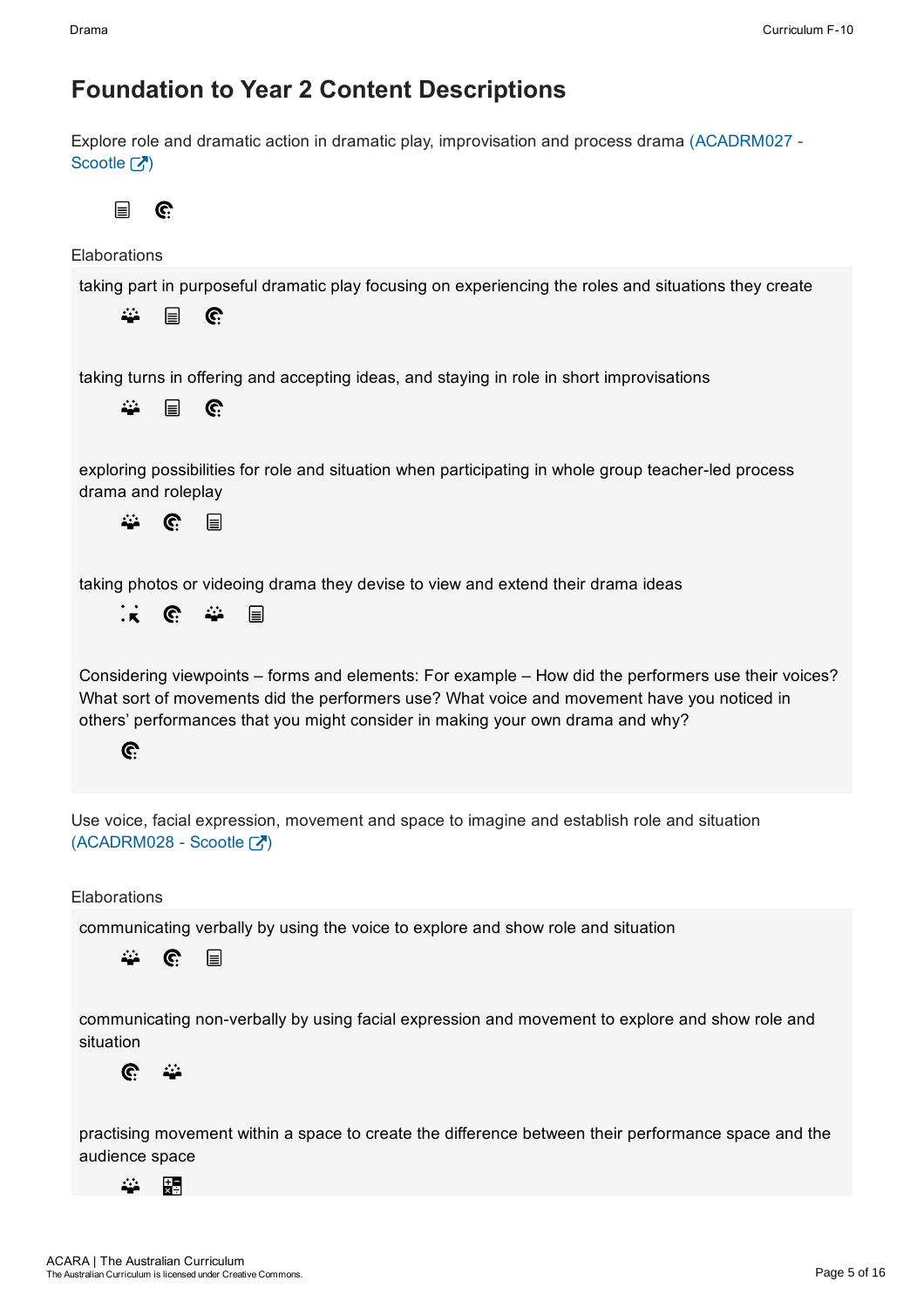manipulating objects, puppets, 2D images and available technologies to create stories

 $\cdot$  .  $\mathbb{C}$ 目 題

Present drama that communicates ideas, including stories from their community, to an audience  $(ACADRM029 - ScoreIC)$ 



Elaborations

presenting scenes in which they apply story structures to set the scene, link action and create an ending, such as a cultural or community story with the assistance of representatives from the community

 $c_{\mathbf{S}}$  $\ddot{\mathbf{r}}$  $\mathbf{r}$ 

following cues and using voice and movement to link action, ideas and stories in their drama

目

rehearsing and performing sequences of ideas to communicate stories through drama

 $\blacksquare$  $\ddot{\mathbf{z}}$ 

enhancing ideas and stories in their drama by using available software and technologies, for example, using a mobile device to add sound effects to a performance

目  $\cdot$   $\cdot$ 

Considering viewpoints – meanings and interpretations: For example – What do you want your audience to think about your drama? What did this drama make you think about? How did you feel when making/watching the drama? evaluations: What did you like best in the drama? Why?



Respond to drama and consider where and why people make drama, starting with Australian drama including drama of Aboriginal and Torres Strait Islander Peoples (ACADRR030 - Scootle  $\mathbb{Z}$ )



### Elaborations

identifying where they might see and hear drama in their lives and community, for example, sharing experiences of attending drama performances or taking part in drama in their community, and considering how drama sustains and communicates cultural knowledge

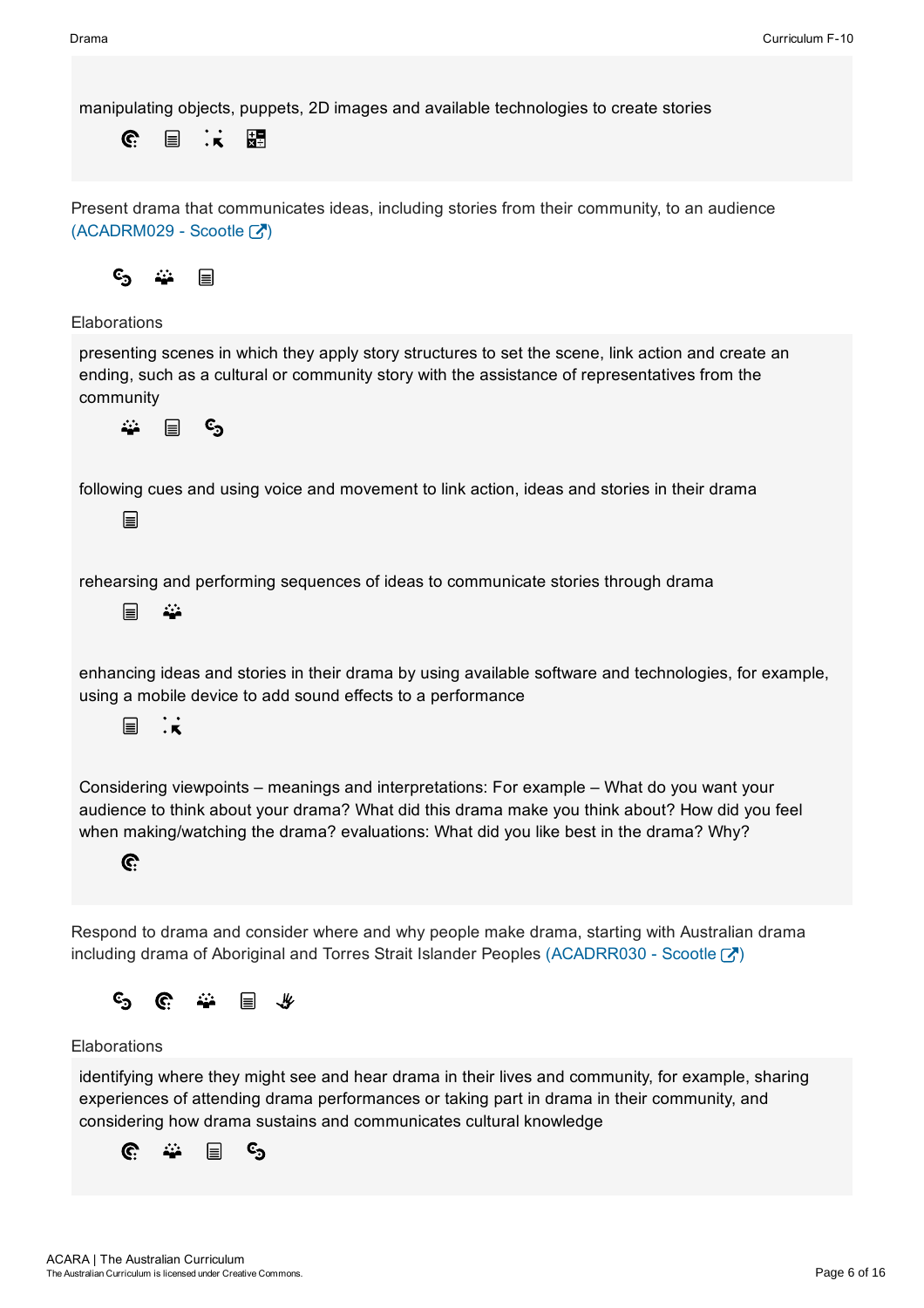talking about how voices, movement and space are used in drama they make and see

 $\mathcal{L}$  $\mathbf{\hat{c}}$ 目

connecting to and sharing drama experiences through available digital access

 $\mathbf{R}$  $\ddot{\omega}$ 目 <u>଼େ</u>

recognising that drama can show that people have different feelings about the world based on their experiences of the environment and other people



Considering viewpoints – societies and cultures: For example – Why are these people making drama? Where are they making drama?

 $\mathbf{C}$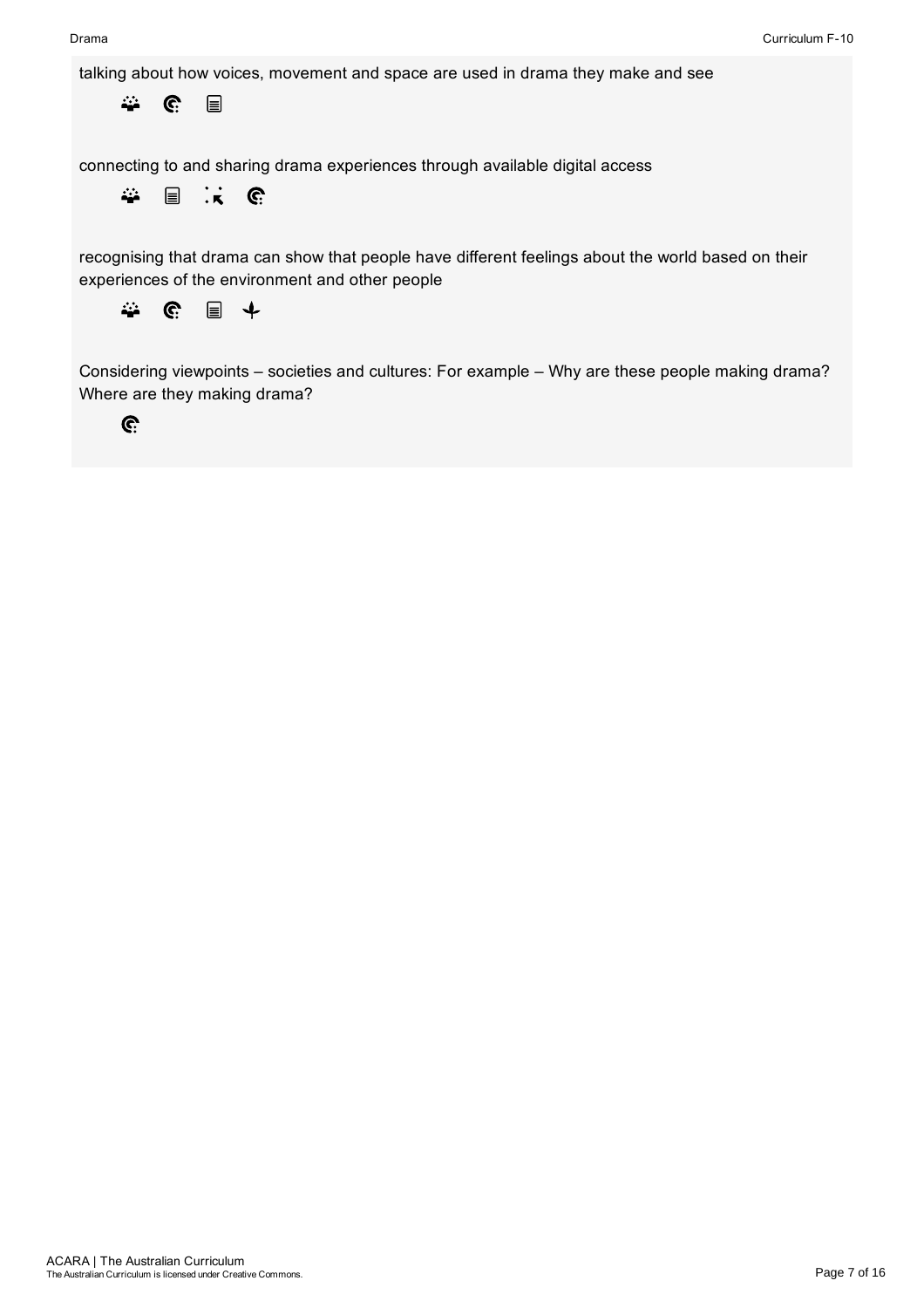Explore ideas, characters and settings in the community through stories in images, sounds and text  $(ACAMAM054 - ScoreE)$ 

 $c_{\mathbf{5}}$ 目 C.

Elaborations

exploring sound to communicate ideas, for example, creating sound effects to enhance the mood or main idea of a story



experimenting with image, for example, retelling a story of the school day in a series of captioned images

疆  $\Box$ C.

Considering viewpoints – forms and elements: For example – What images will represent my story or the ideas in the song?

experimenting with technologies to capture images, sounds and text

目  $\mathbf{R}$  $\mathbf{C}$ 

exploring composition by selecting and editing images and/or sounds to create the characters in wellknown stories or songs



Use media technologies to capture and edit images, sounds and text for a purpose (ACAMAM055 Scootle  $\lceil \sqrt{2} \rceil$ 



**Elaborations** 

experimenting with and managing a digital camera to capture still or moving images, for example, reviewing captured images, zooming in and out and deleting unwanted images



experimenting with sound recording technology and found objects to create and record sound effects to support a story

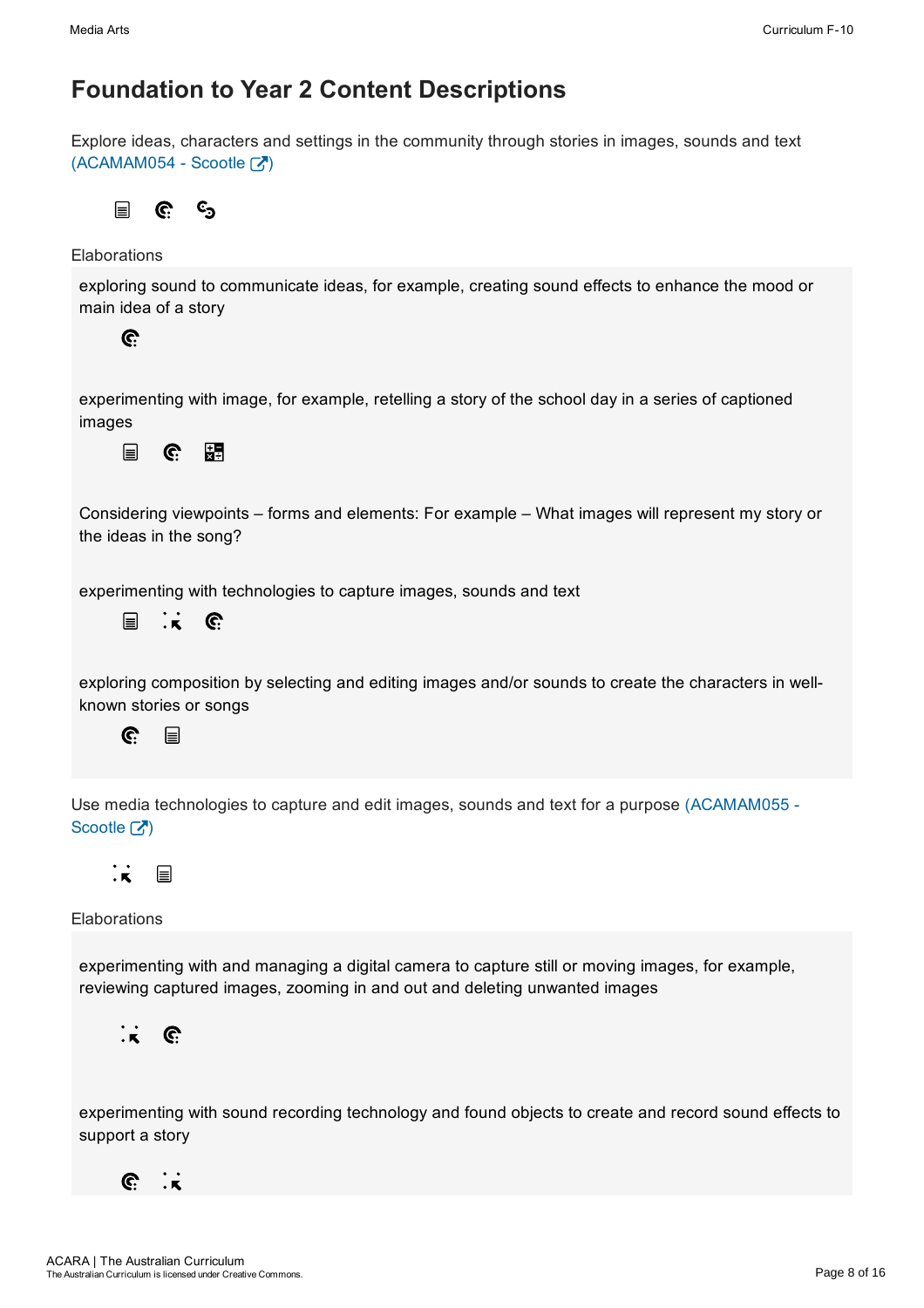Considering viewpoints – elements, content: For example – What images will I keep or delete? Which image interests me and why?

practising using computer software to add captions to images to enhance meaning in a photo story



trialling the selection and arrangement of images, sounds and text to organise important features of an idea or story

 $\mathbf{r}$ C.

Create and present media artworks that communicate ideas and stories to an audience (ACAMAM056 Scootle  $\boxed{7}$ 



Elaborations

capturing and sequencing images and text to create comic books that retell familiar and traditional stories to share with the class

 $\widehat{C}$ 頣 目

Considering viewpoints – societies and cultures: For example – What images will I use to tell my traditional story?

collecting and sharing, with permission of the people involved, class stories and presenting them in the form of a class news bulletin.

22  $\mathbf{C}$ 目

creating, rehearsing and recording a radio play and seeking permission to share it with another class



producing and presenting a media artwork for a particular purpose, for example, creating an advertisement that recommends appropriate behaviour when using cameras in the room



Respond to media artworks and consider where and why people make media artworks, starting with media from Australia including media artworks of Aboriginal and Torres Strait Islander Peoples  $(ACAMAR057 -$ Scootle  $\boxed{7}$ 

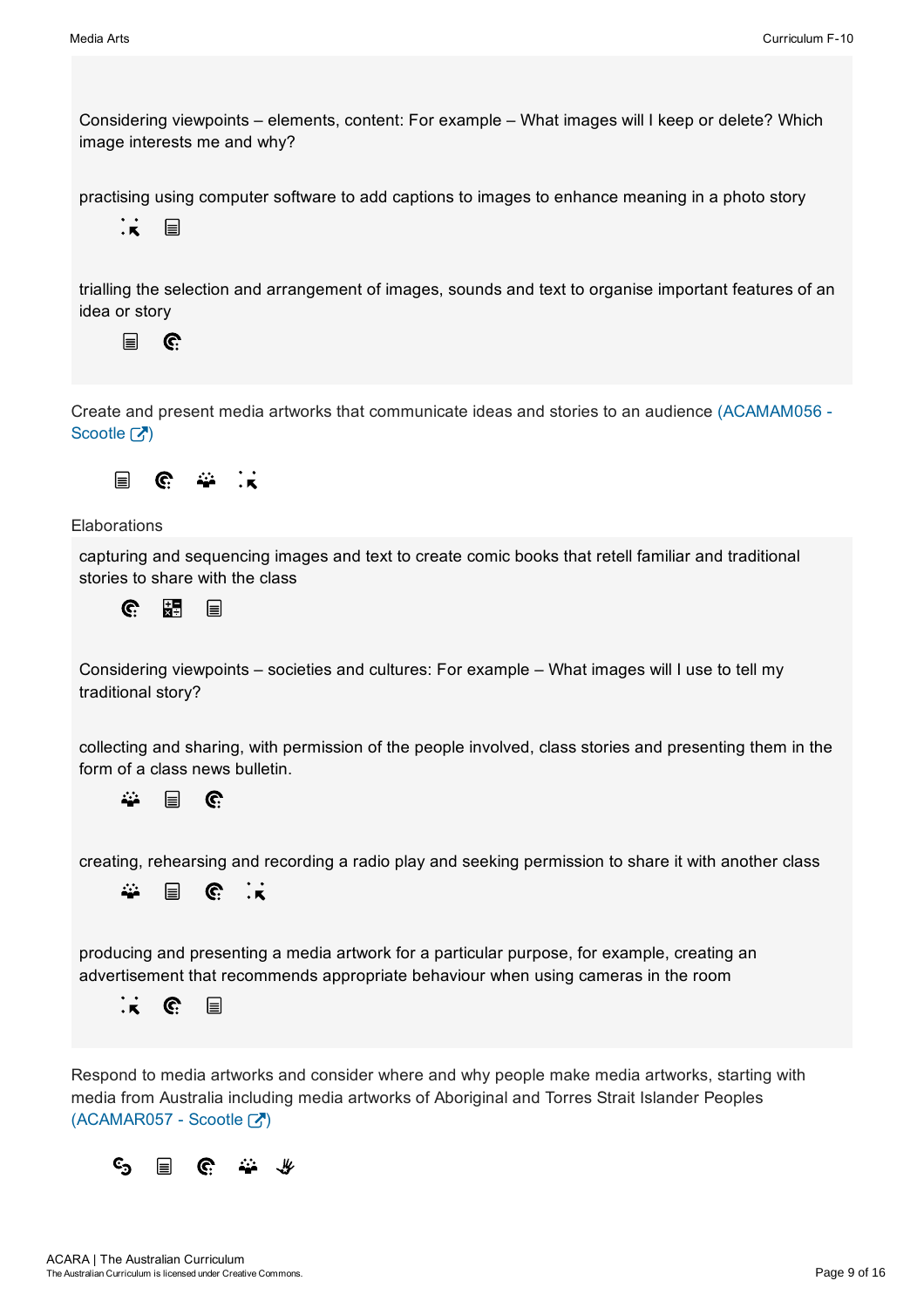### **Elaborations**

identifying where they might experience media artworks in their lives and communities, for example, considering how media artworks sustain and communicate cultural knowledge

 $\Box$  $\mathbf{C}$  $c_{\mathbf{5}}$ 

Considering viewpoints – societies and cultures: For example – What story is this media artwork telling? Who made this media artwork? Where is this media artwork from?

identifying interests and preferences in media artworks they make and view



identifying features in media artworks, such as shot types, for example, long shot, mid shot and closeup, and discussing what the shots tell the audience about the story

$$
\equiv \begin{array}{cc} \vdots & \hat{\mathbf{w}} & \hat{\mathbf{c}} \end{array}
$$

discussing the roles of media artists and what permission means, for example, deciding on a class set of rules for using and creating images, sounds and text in media artworks

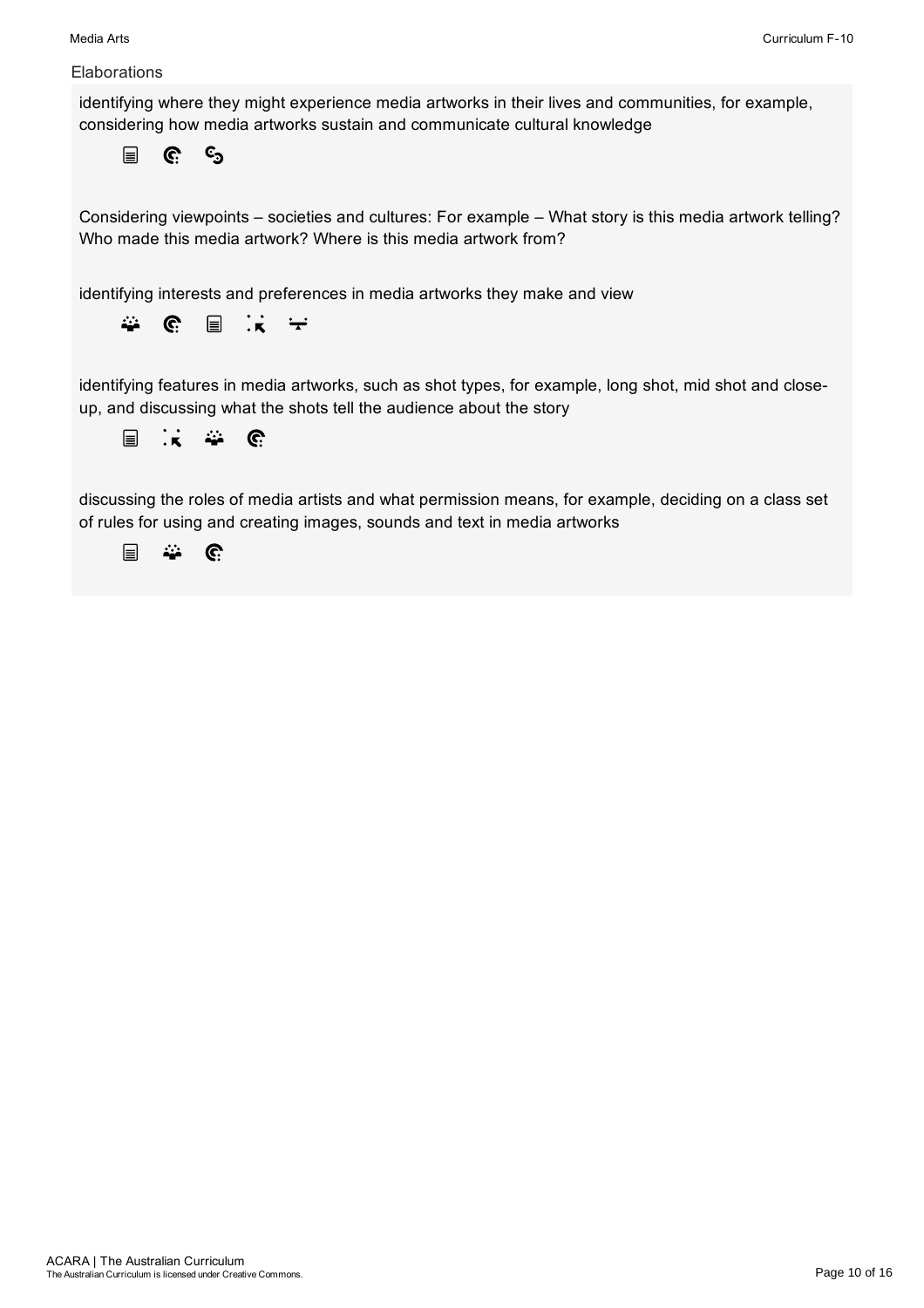Develop aural skills by exploring and imitating sounds, pitch and rhythm patterns using voice, movement and body percussion (ACAMUM080 - Scootle  $\boxed{7}$ )

C. 駻

Elaborations

matching pitch to sing in tune and experimenting with speaking and singing voice to recognise the differences

益  $\mathbf{C}$ 

imitating pitch and rhythm patterns to develop aural recognition skills, for example, echo clapping and call and response singing



using voices and body percussion to experiment with the elements of music to identify same and different, for example, sound and silence, fast and slow, long and short, high and low, loud and soft, happy and sad

 $\mathcal{L}_{\mathcal{L}}$  $\mathbf{C}$ 

recording music ideas using technologies and graphic notation

 $\mathbf{\widehat{C}}$  $\cdot$   $\overline{\mathbf{x}}$ 冒

Sing and play instruments to improvise, practise a repertoire of chants, songs and rhymes, including songs used by cultural groups in the community (ACAMUM081 - Scootle  $\mathbb{Z}$ )

# င့<sub>၁</sub>

**Elaborations** 

practising and performing music, reading from notation (invented and learnt symbols)

目 22

practising techniques for singing songs and playing classroom instruments

 $\ddot{\omega}$  $\mathbf{\widehat{C}}$ 

singing and playing music to explore the expressive possibilities of their voices and instruments

 $\mathbf{C}$  $\ddot{\mathbf{u}}$ 

Considering viewpoints – meanings and interpretations: For example – What did this music make you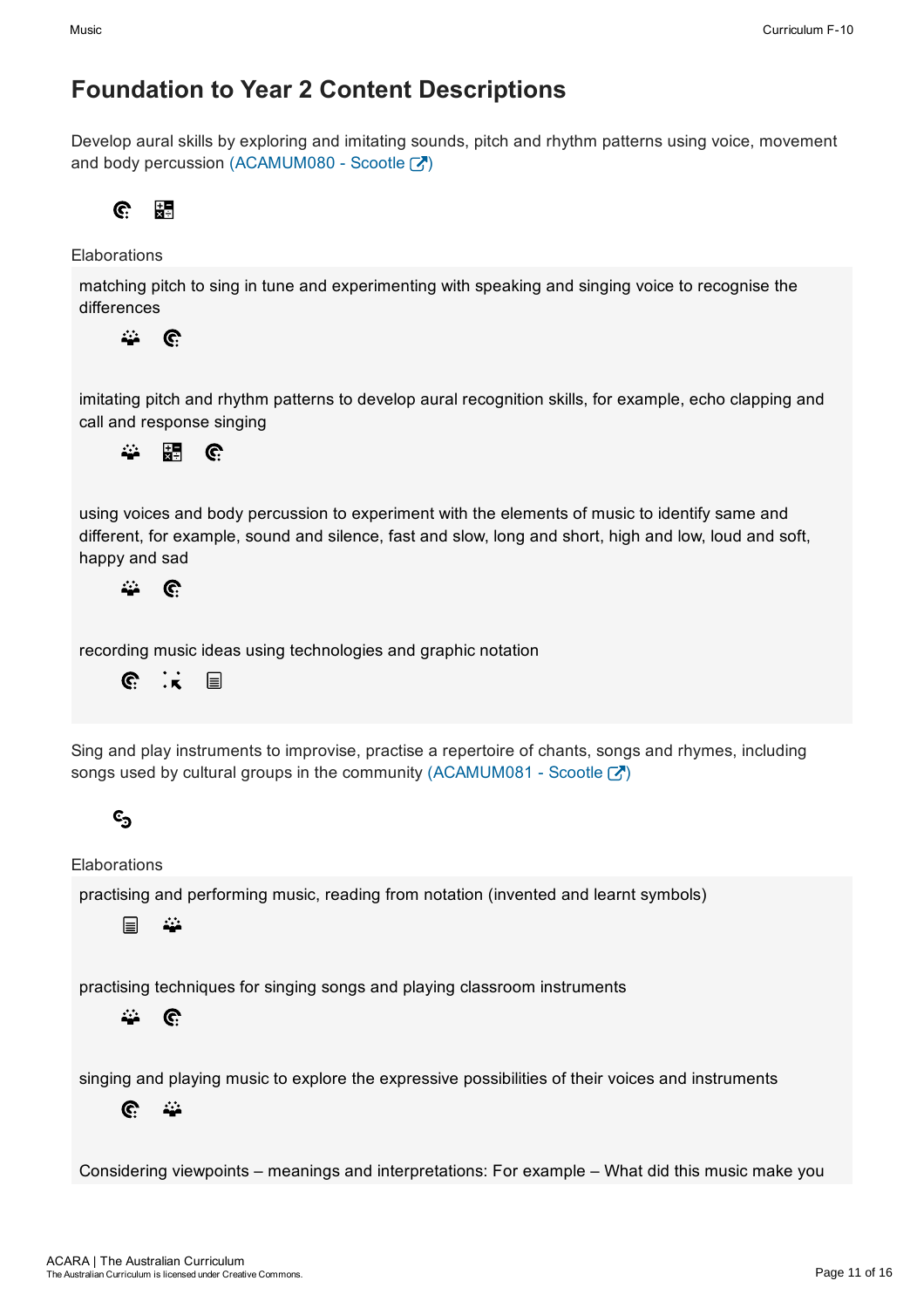

 $\mathbf{C}$ 

practising and performing music using accessible technologies

 $\mathbf{C}$  $\mathbf{r}$  $\cdot$  .

learning a song used by groups in the local community, such as Aboriginal songs or Torres Strait Islander songs from their community, respecting cultural protocols



Create compositions and perform music to communicate ideas to an audience (ACAMUM082 - Scootle  $\mathbb{Z}$ )



**Elaborations** 

choosing and combining sounds to create compositions, for example, combining pitch and rhythm patterns

C.

Considering viewpoints – forms and elements: For example – What sounds or musical phrases are in my composition? What instruments were used in the music and how was their sound different? How was their sound made?

### $\mathbf{C}$

improvising patterns of body movement, such as clapping or stamping, and creating accompaniments to familiar music

#### 題  $\mathbf{C}$

improvising with voices and sound sources to express actions, thoughts and feelings



recording music using notation and technologies so others can read the notation and listen to the recording

 $\mathbf{R}$ 目 ₩ C.

creating and improvising music using technologies

 $\mathbf{\dot{r}}$  $\mathbf{C}$ 44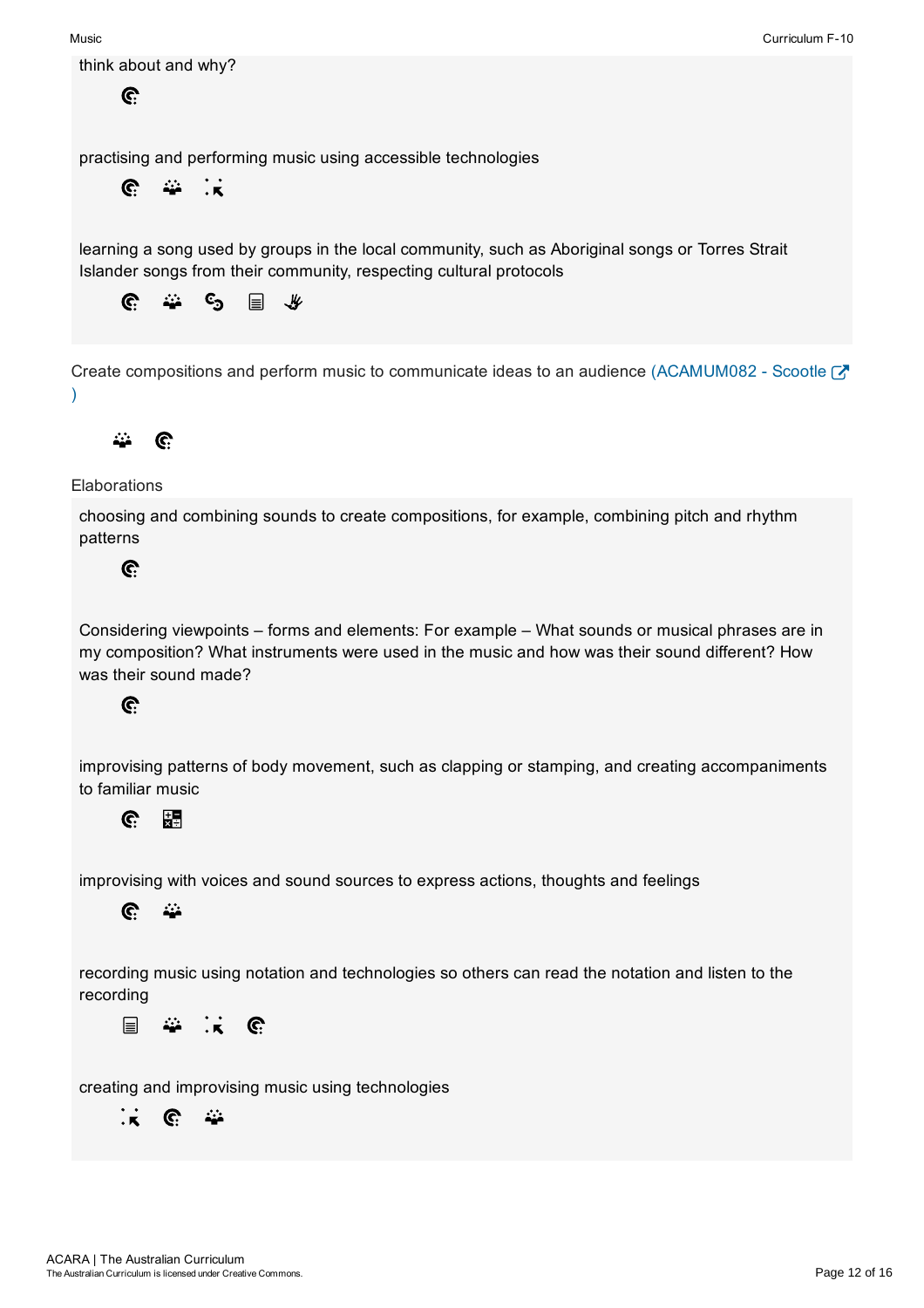#### Music

Respond to music and consider where and why people make music, starting with Australian music, including music of Aboriginal and Torres Strait Islander Peoples (ACAMUR083 - Scootle  $\mathbb{Z}$ )

and the second state.  $\Box$  $\mathbf{C}$  $C_{\supset \neg \psi}$ 

### **Elaborations**

identifying where they might experience music in their lives and communities, for example, considering how music sustains and communicates cultural knowledge



Considering viewpoints – societies and cultures: For example – Where is this music from and why was it made?



identifying the roles of an active performer and a reflective listener



sharing constructive observations about music from a range of cultures as a performer and audience member

 $c_{\mathfrak{I}}$  $\mathcal{L}_{\mathcal{L}}$  $\mathbf{C}$ 冒

describing shapes, patterns, form or mood of pieces of music using their own words and learnt music terminology



listening to and talking about music and musical instruments from different contexts and cultures

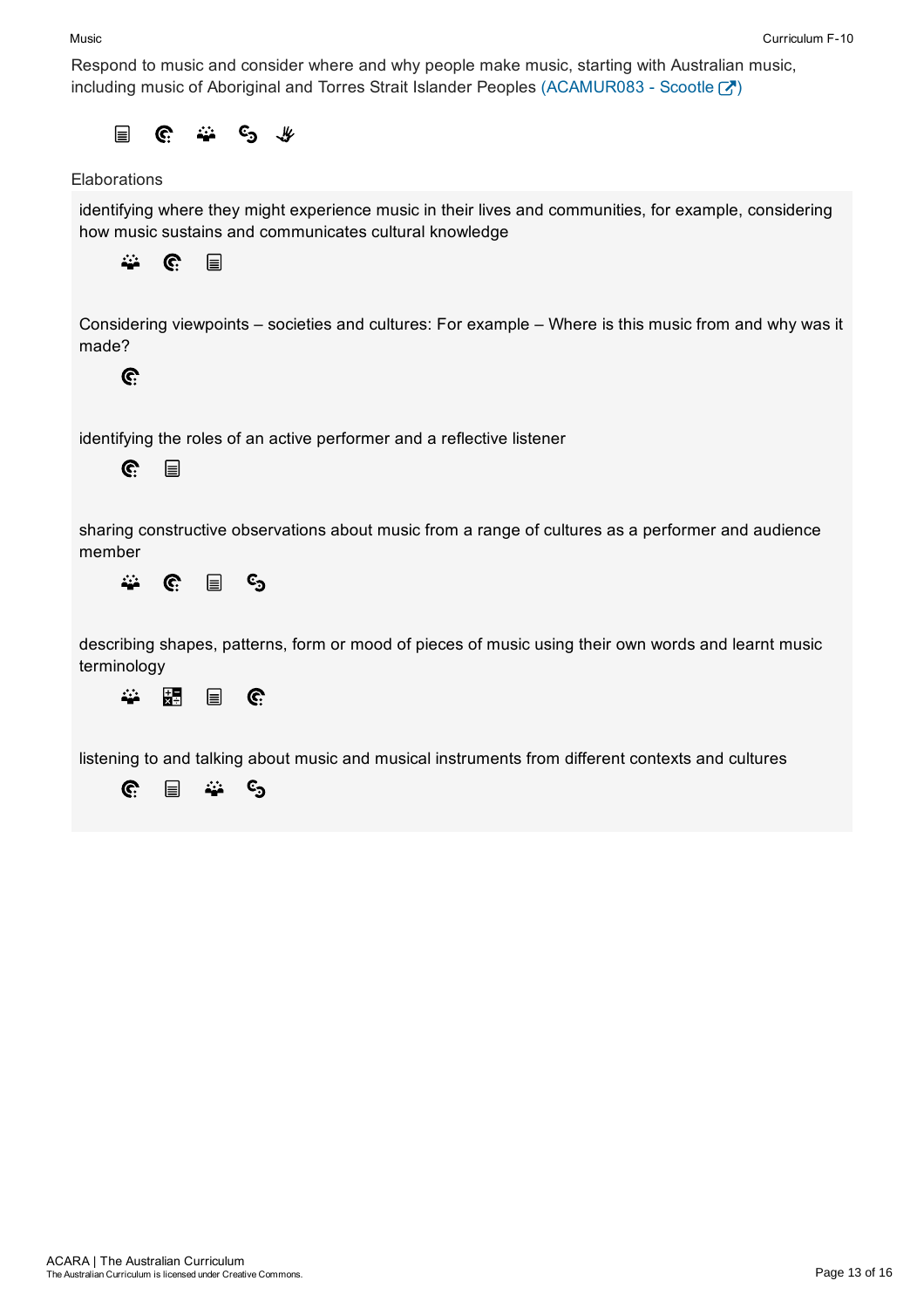Explore ideas, experiences, observations and imagination to create visual artworks and design, including considering ideas in artworks by Aboriginal and Torres Strait Islander artists (ACAVAM106 - Scootle  $\overline{A}$ )

C.  $\mathbf{c}_\mathbf{a}$ 

### Elaborations

trialling different options for designing representation by looking at artworks about a theme or subject matter, such as a 'circus', and make their own interpretation based on their ideas, experiences, observations and/or imagination

 $\mathbb{C}$  $\ddot{\omega}$ 

observing and recording the shapes, colours and textures of people, objects and concepts they experience in their daily lives, for example, drawing faces, insects, plants, food

### 開

Considering viewpoints – forms and elements: For example – What colours were used? What is it made of? How is the colour used, and why is it used in this way?

### $\mathbf{C}$

practising drawing images and making objects related to self, others and personal environments in different forms, for example, painting, sculpture, photography



identifying and using visual conventions in their artworks after investigating different art, craft and design styles from other cultures and times, for example, Expressionism, Fauvism, Aboriginal and Torres Strait Islander Peoples, and Asia

#### $C:$   $\#$  AA  $c_{\mathbf{5}}$

Use and experiment with different materials, techniques, technologies and processes to make artworks  $(ACAVAM107 - ScoreE)$ 

#### $\cdot$  . G.

### Elaborations

exploring a range of natural and man-made materials and technologies to visually express their experiences, for example, paint, pencils, ink, sand, photography and graphically

#### $\mathbb{C}$  $\mathbf{K}$ 44

comparing the qualities and properties of materials such as paint, crayons, clay and found objects and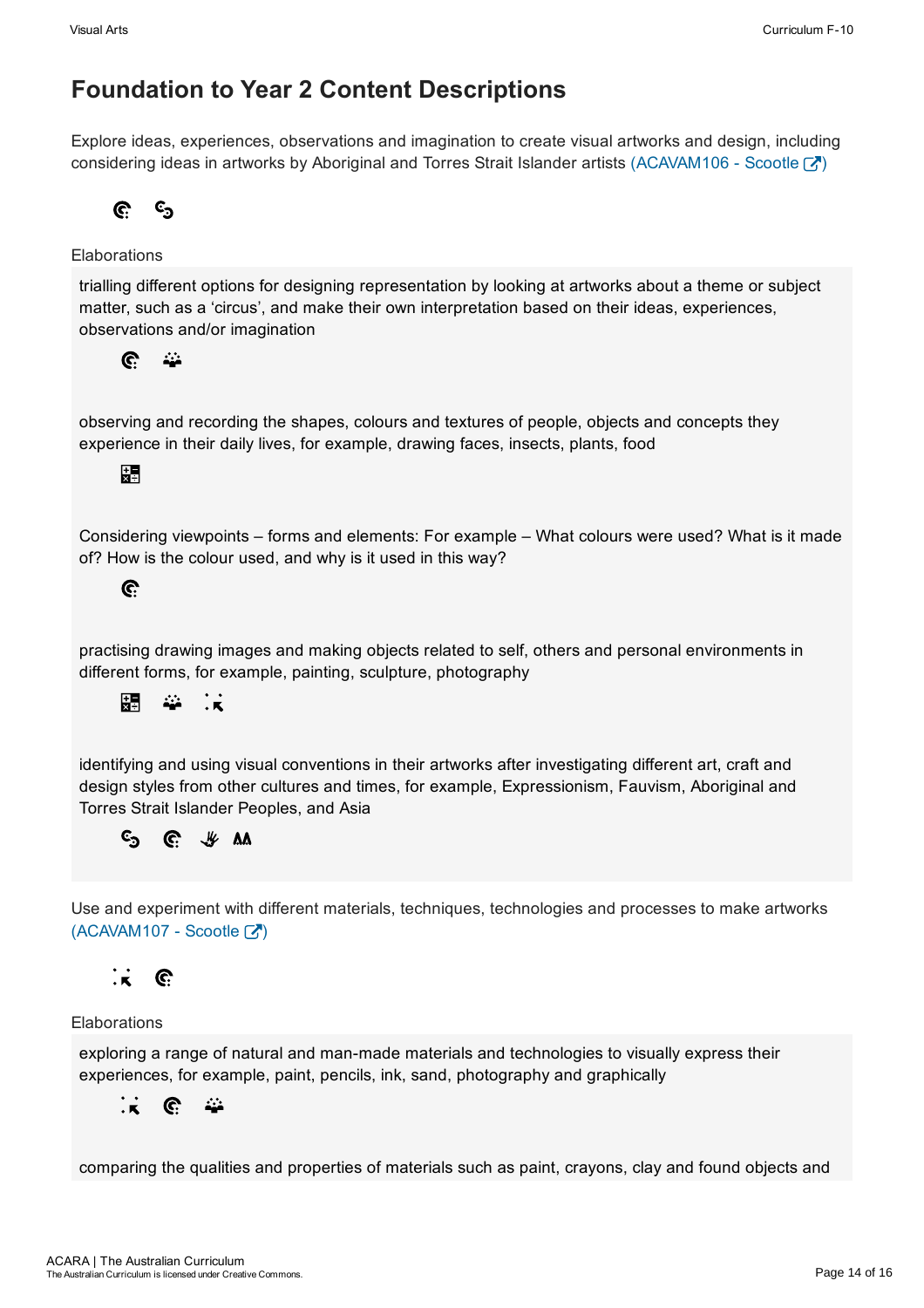



#### Elaborations

identifying where they might experience art in their lives and communities, for example, keeping a diary of 'art experiences' and combining to create a class list and then discussing how visual artworks sustain and communicate cultural knowledge